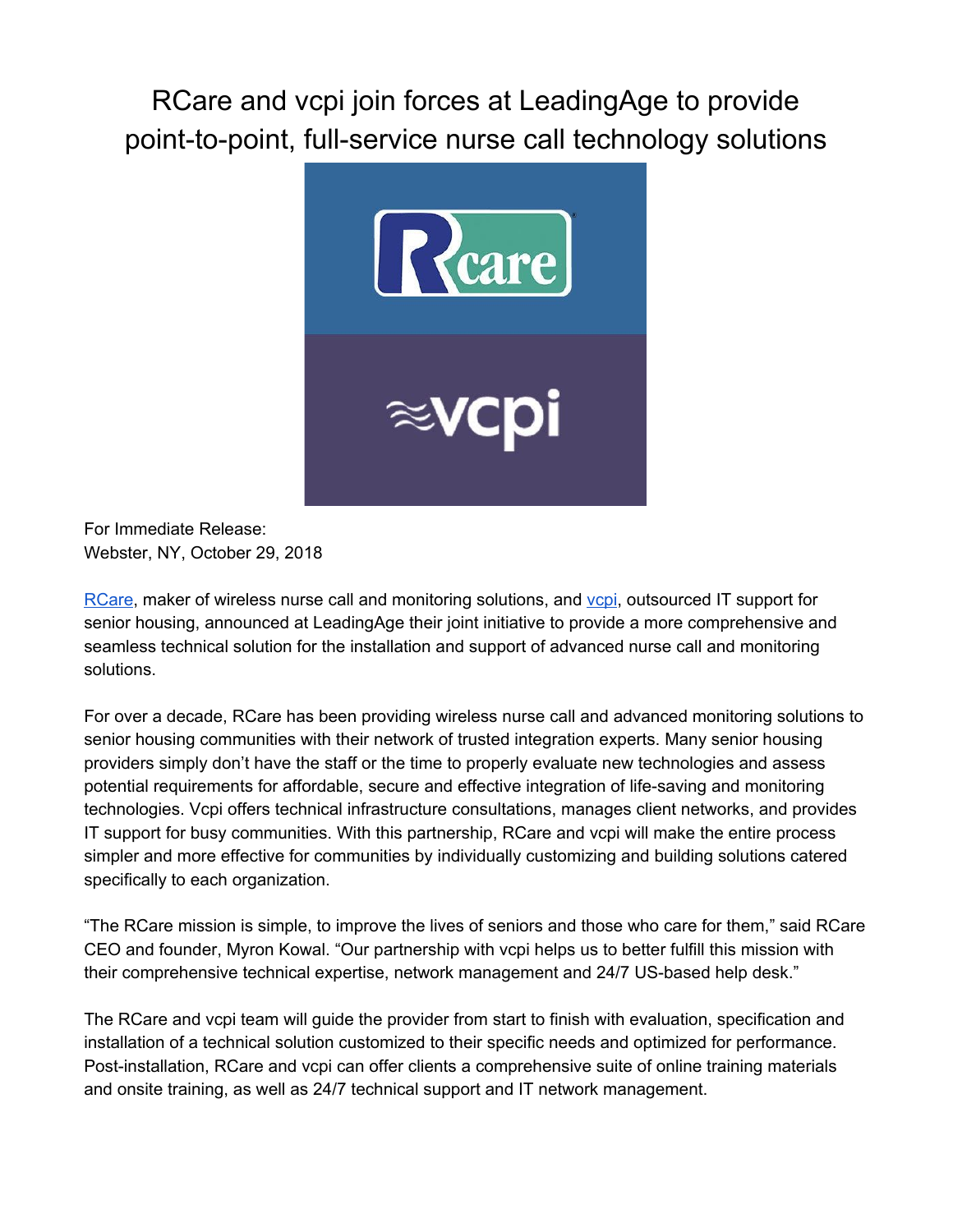"As the premiere technology consultant and IT service provider to the LTPAC industry, we were looking to partner with a robust, affordable and reliable technology provider. RCare fit the bill," said vcpi President and Owner, Karen Christianson. "Our IT services streamline the process by seamlessly wrapping around the RCare technology from consult to implementation to support."

In addition to providing professional wireless assessment, network design and IT management/support services for RCare, vcpi is a full-service provider of IT services to the LTPAC community.

RCare and vcpi will be launching this new relationship at the Annual LeadingAge Meeting & Expo in Philadelphia October 29 - November 1st. Join RCare in Booth #1313 and vcpi in Booth #1444.